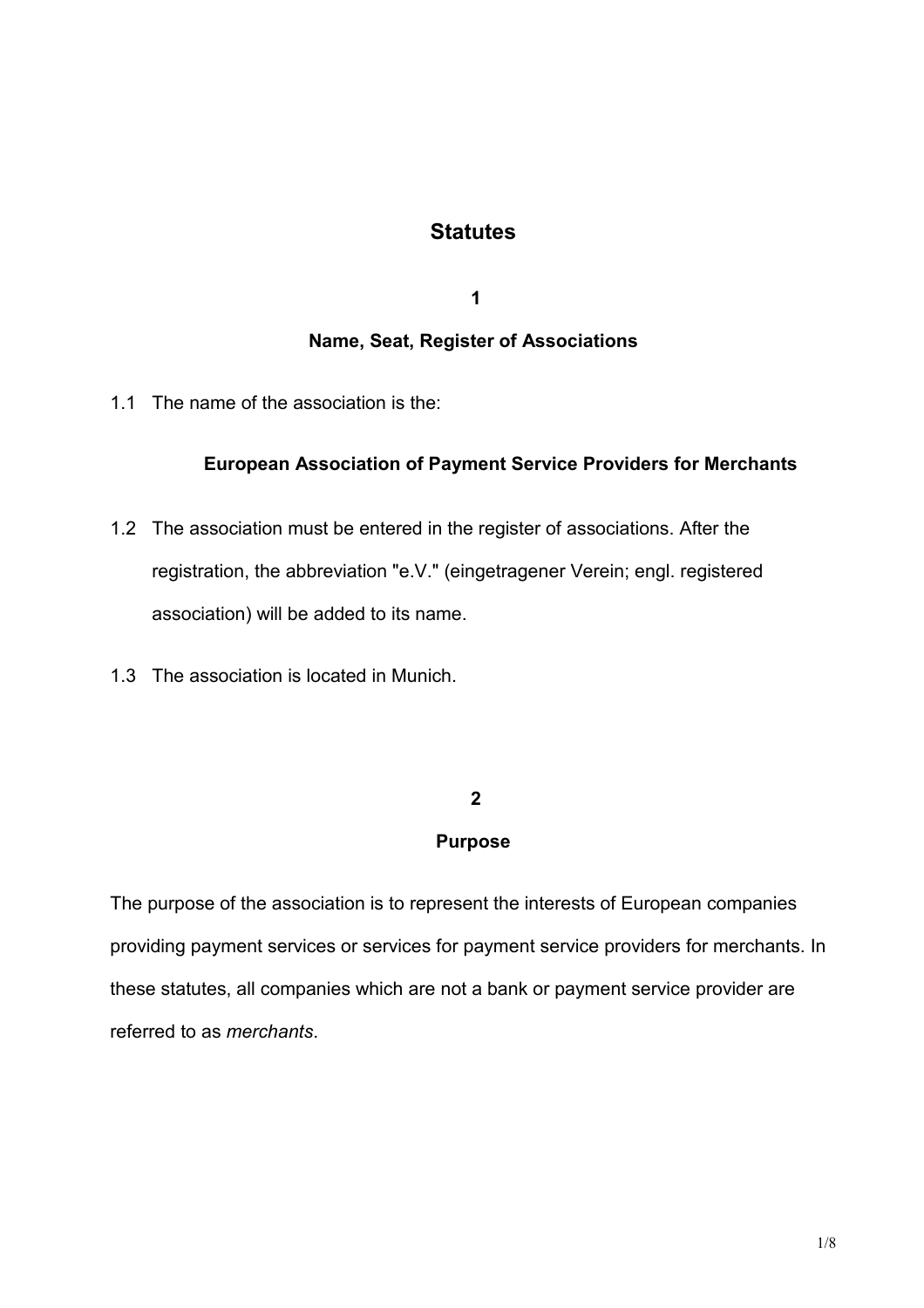# **Executive Committee**

**3**

- 3.1 The Executive Committee consists of the chairperson, his deputy and the treasurer. A general meeting of the members may elect two more members as committee members.
- 3.2 Unless otherwise agreed to the contrary, the deputy chairperson has the same authority as the chairperson, if the chairperson is absent.
- 3.3 The Executive Committee is elected by a general meeting of the members for a period of two years. At all events they will remain in their office until a new election takes place. If a committee member leaves the Executive Committee before the end of his/her term of office, a new member will be elected until the end of the regular term.
- 3.4 The Executive Committee will pass decisions according to a majority of the members present. If the votes are tied, the chairperson will have the casting vote. Decisions via telecommunication are permitted, if all members of the Executive Committee participate.

### **4**

### **Accounting**

4.1 The treasurer, and thus the Executive Committee, is responsible for maintaining correct accounts. The financial year is the calendar year.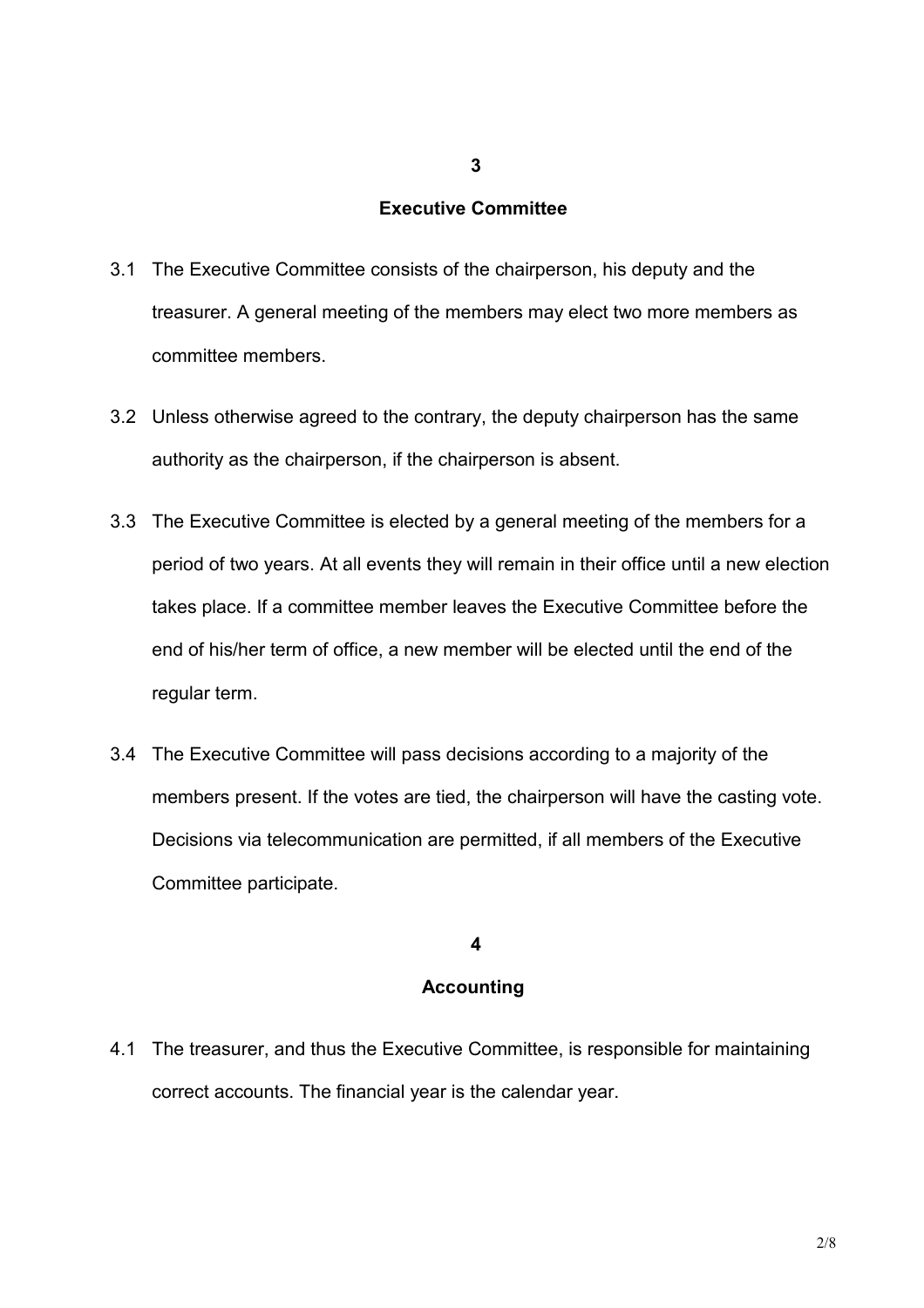4.2 The annual accounts shall be produced by April  $30<sup>th</sup>$  every year, at the latest, and submitted to the Executive Committee. It shall be audited by June 30, at the latest, by one or several auditors who are elected by the general meeting of the members. Each member shall have access to the auditor`s reports.

#### **5**

#### **Representation**

- 5.1 The association is represented jointly by two committee members. If two further committee members have been elected, one of them shall act as chairperson, deputy chairperson or treasurer.
- 5.2 If there is only one committee member, then this member has the power of sole representation of the association.
- 5.3 There is no prohibition of multi-representation.

### **6**

### **Membership**

6.1 All companies, regardless of their legal form, whose payment services or services for payment services provided for merchants within the Single European Payment Area amount to more than half of their turnover, can become an ordinary member of the association.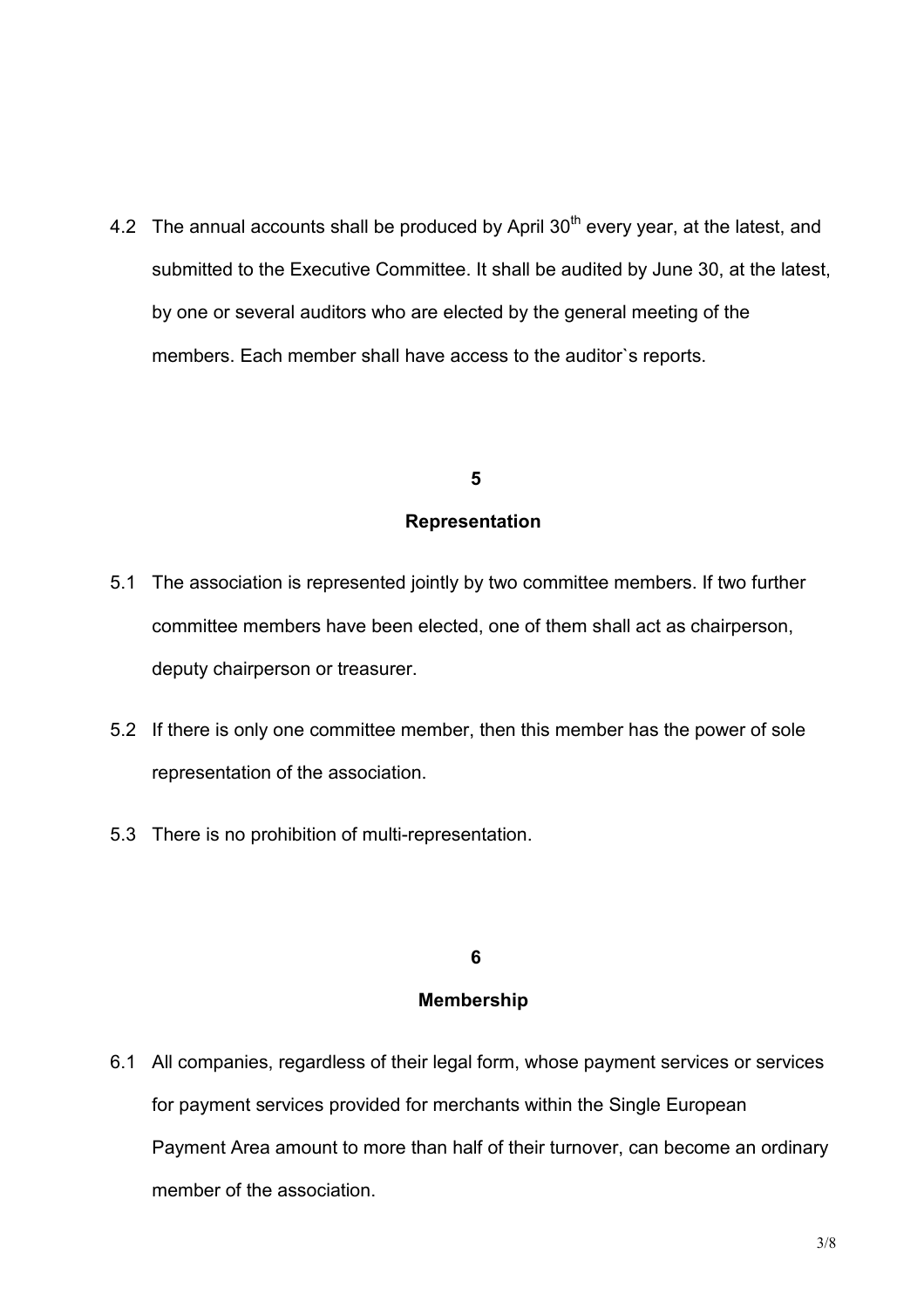6.2 An application for membership must be made in writing, with proof of registration in a commercial register and a short company profile being attached to the application.

 The application to become an ordinary member shall be accompanied by the assurance that, during the elapsed financial year, payment services or services for payment services provided for merchants amounted to more than half of the turnover within the Single European Payment Area. A provisional decision regarding whether membership will be granted or not will be made by the Executive Committee. The final decision will be taken in the course of the following general meeting of the members. There is no right to membership. There is no right to vote before the decision by the general meeting has been taken.

- 6.3 At the beginning of each year, ordinary members shall pay a membership fee determined by the general meeting of the members.
- 6.4 Companies which are in the same branch of business (e.g. producers of terminals), or companies whose turnover with merchants has not met the criterion referred to in 6.2, can be granted membership as extraordinary members on the condition that they have been expressly recommended by at least two ordinary members. Extraordinary members are not required to attach the assurance referred to in 6.2  $(2^{nd}$  sentence) when submitting their application. Otherwise the regulations on membership for ordinary members shall apply accordingly.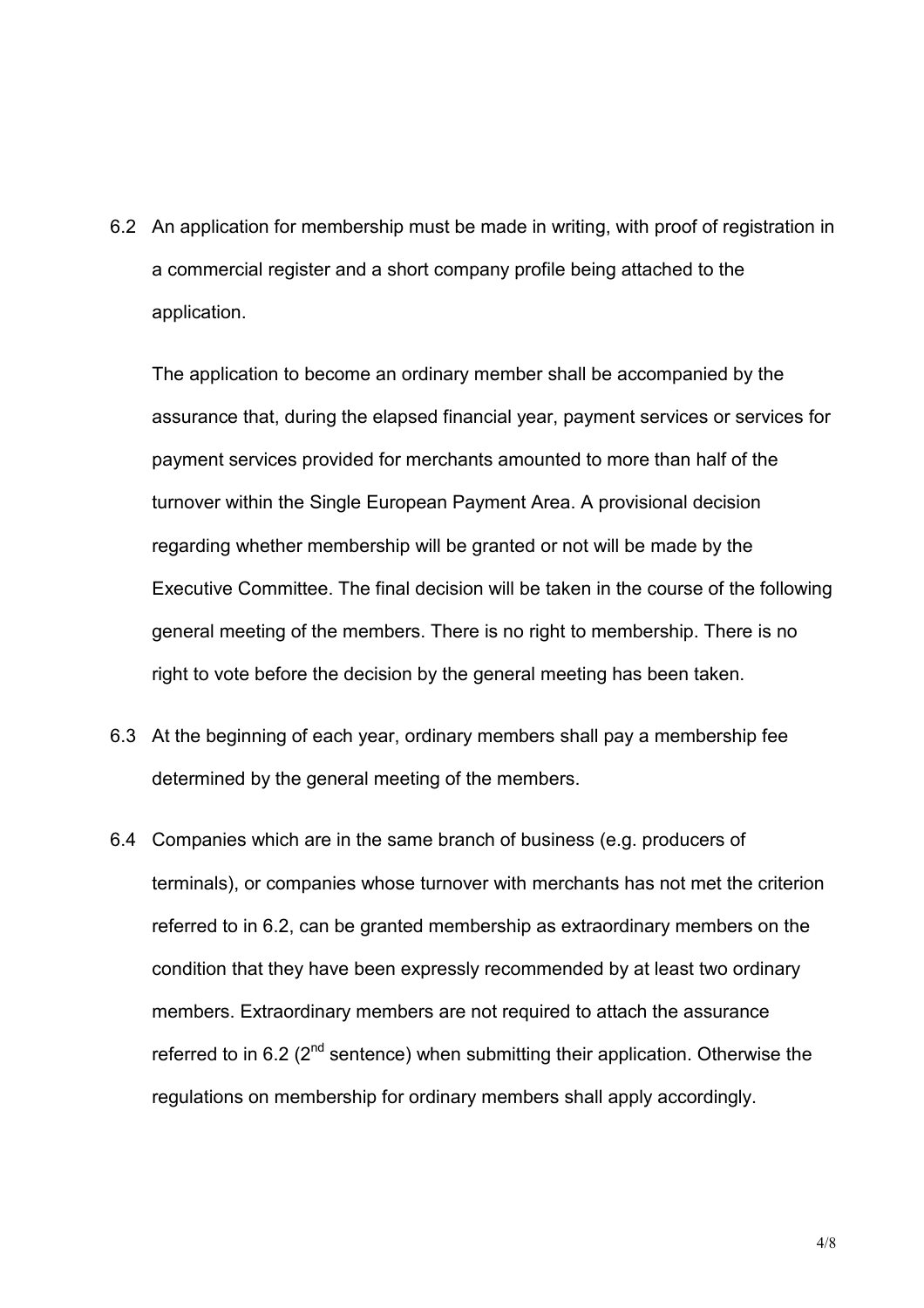- 6.5 Extraordinary members have no right to attend the informal meetings mentioned in 7.5, unless the Executive Committee invites them expressly. Extraordinary members will pay an annual fee which shall be agreed with the Executive **Committee.**
- 6.6 If a member is in arrears by more than one annual fee, the Executive Committee may cancel this member from the membership list.
- 6.7 A resignation letter is possible at any time and shall be made in writing. There will be no refund of fees already paid.
- 6.8 A member can be dismissed from the association by the Executive Committee, if this member behaves within or outside the association in a manner which damages the purposes or the reputation of the association.
- 6.9 An extraordinary membership can be terminated by the Executive Committee to take effect at the end of any year without giving any reasons.

#### **7**

# **General meetings of the members**

7.1 A general meeting of the members shall be convened by the Executive Committee, as required, and this will be at least once a year. This does not affect legal regulations concerning the right to convene the general meeting of the members.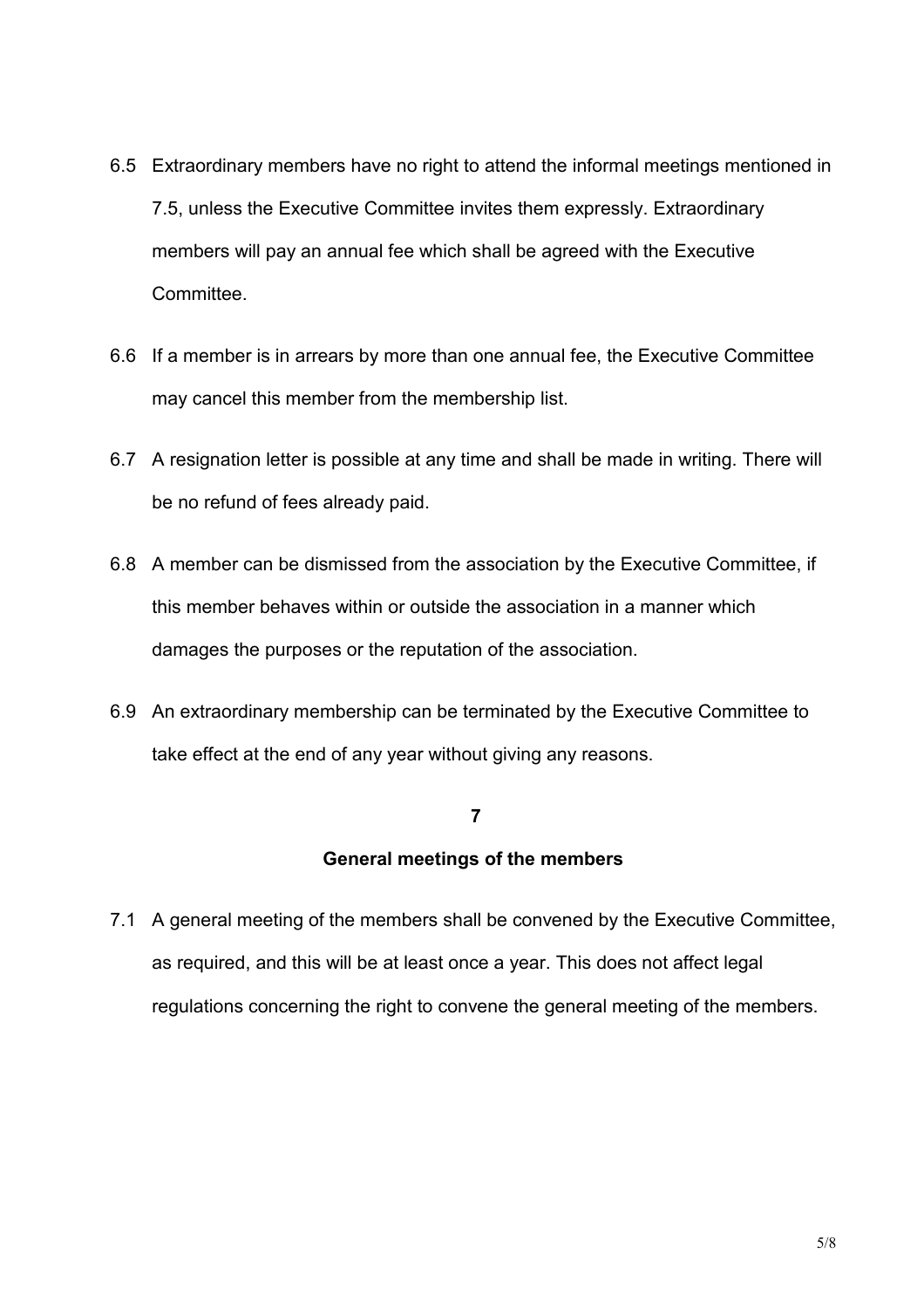- 7.2 Invitations must be made in writing and sent to the members. Invitations sent to the latest known address shall be considered to be in accordance with these statutes. Invitations shall be dispatched at least two weeks in advance, enclosing the agenda.
- 7.3 The general meeting will be chaired by the chairperson. The chairperson shall ensure that decisions are recorded in the minutes, and he shall sign the minutes when completed. Each member shall have access to the auditor's reports.
- 7.4 Only ordinary members who have declared by June 30 that during the elapsed financial year, their payment services or services for payment services provided for merchants within the Single European Payment Area amounted to more than half of their turnover, have a vote. At the request of the Executive Committee, a proof by an auditor of the company may be required. Members who are in arrears with their annual fee for the current year or for previous years do not have the right to vote.
- 7.5 The Executive Committee may hold informal meetings of the members.
- 7.6 The general meetings of the members and the informal meetings shall be held in turn in the premises of the member companies or shall be organized by them. The Executive Committee is authorised to decide whether the association will bear all or part of the costs arising from the organization of such meetings.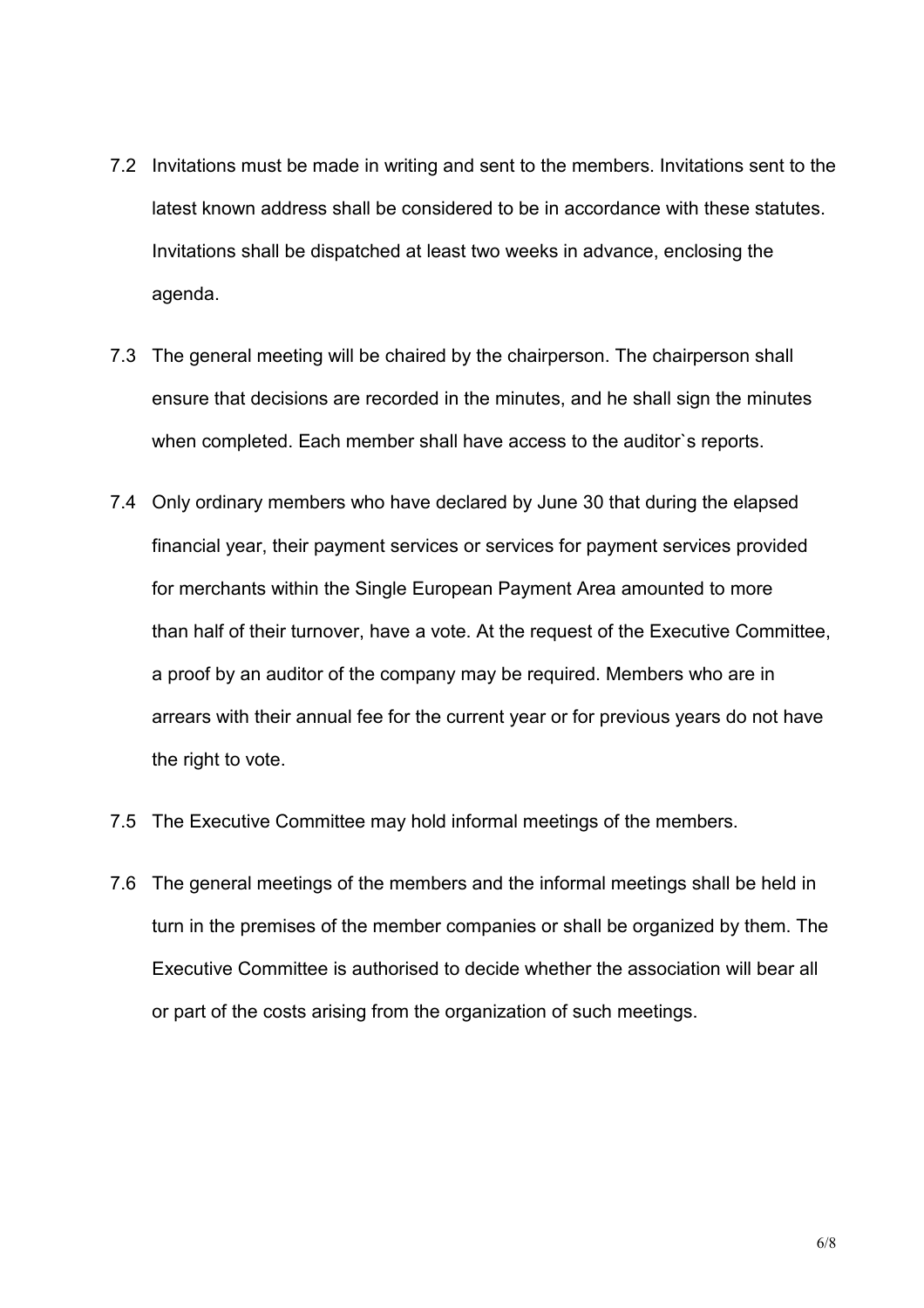#### **8**

# **Advisory Council**

- 8.1 The general meeting of the members may elect an Advisory Council, consisting of up to five members. The term of office of the members of the Advisory Council corresponds to that of the Executive Committee.
- 8.2 As required, the Advisory Council shall be convened by the chairperson, who also chairs the meetings.
- 8.3 The Advisory Council shall advise the Executive Committee.

### **9**

### **Dissolution of the association**

- 9.1 The dissolution of the association requires a majority decision of the general meeting of the members, as prescribed by the statutes. Several liquidators will jointly represent the association. Otherwise the regulations concerning the Executive Committee shall apply accordingly.
- 9.2 In the event of the dissolution of the association, the association`s assets will be transferred to the ordinary members in equal parts.